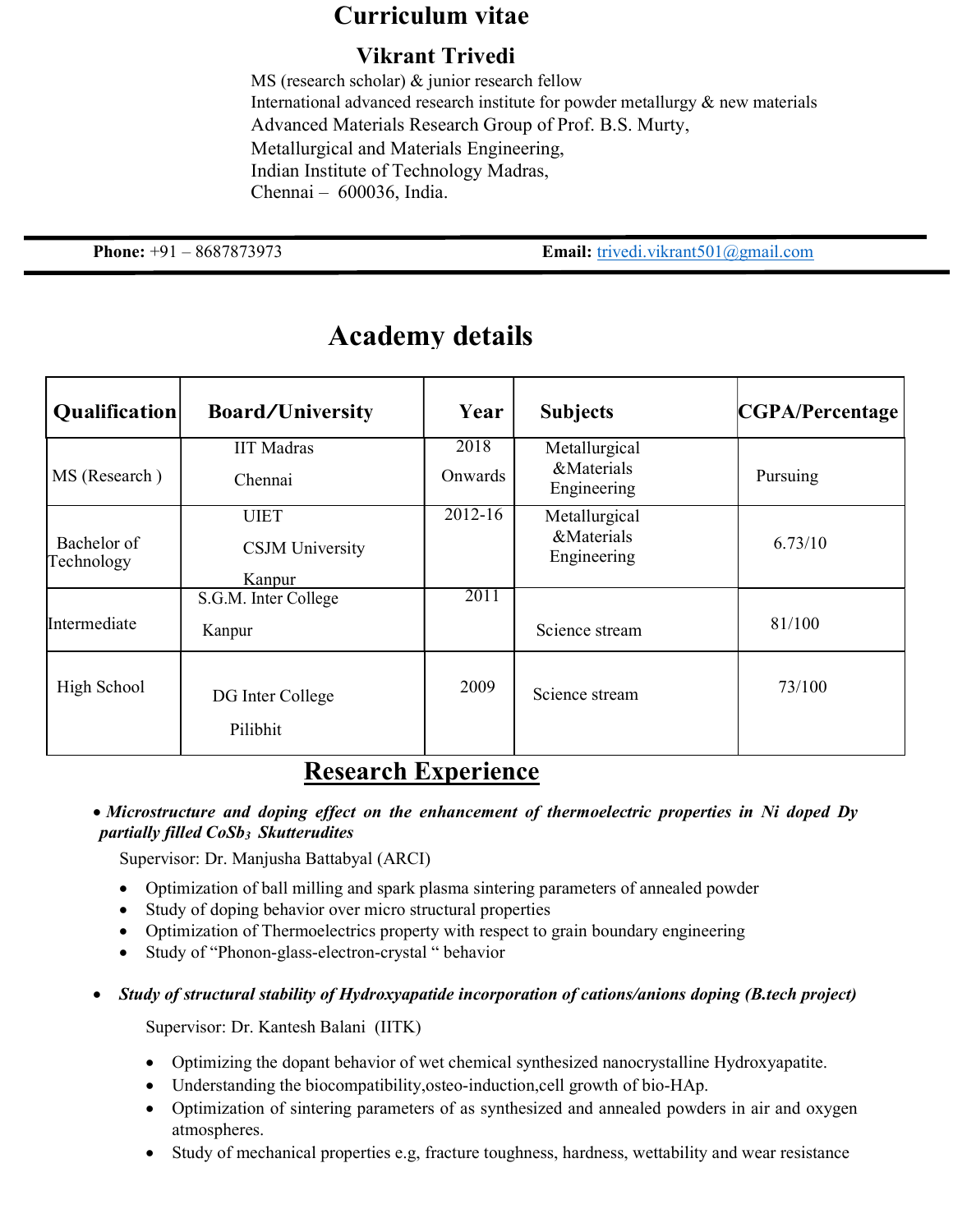#### Effect of micro-alloyed elements in steel with effectiveness of annealing temperature (industrial training)

Supervisor: Dr. D.K.Marathe (SAIL Bhilai)

- Production parameters of microalloyed steels and process parameters.
- Study of microstructural changes during processing and heat treatment
- Study of mechanical properties vs alloying content of different elements.

# Conference Presentations

- $\bullet$  "Enhanced Thermoelectric Properties in Ni doped  $CoSb<sub>3</sub>$  Skutterudites Processed by Spark Plasma Sintering", Proceedings of Indo-UK workshop on thermoelectric materials for waste heat harvesting,January 8-10, 2018, Page 23, 2018.
- Effect of thermo-mechanical teatment on the microstructure and the thermoelectric properties in doped  $CoSb<sub>3</sub>$  skutterudites, Vikrant Trivedi, Priyadarshini Balasubramanian, Raghavan Gopalan, Manjusha Battabyal Indo-US workshop on energy Materials, 2018.
- High efficient thermoelectric materials and thermoelectric modules for waste heat recovery Manjusha Battabyal\* , Vikrant Trivedi, Priyadarshini Balasubramanian, B. Jayachandran, D. Sivaprahasam, Raghavan Gopaln, 5<sup>th</sup> ICNN 2018 held at VIT, Chennai February 10-12, 2018.
- Synergistically enhancement of thermoelectric properties in partially filled CoSb<sub>3</sub> skutterudites through simultaneous doping and nanostructuring Manjusha Battabyal\* , Vikrant Trivedi, Priyadarshini Balasubramanian, Balasubramanian, Raghavan Gopalan , 36<sup>th</sup> International Conference on Thermoelectrics (ICT-2018) held at CAEN,

**France** during  $1<sup>st</sup>$  to  $5<sup>th</sup>$  July 2018.

# Industrial training

- Industrial training in "Steel authority of India (SAIL)" Bhilai (Chhattisgarh).
- This training include exposure to steel and iron making, coke production ,wire ,rod and sheet rolling mills.
- Various industrial and ethics protocol learning ,shop floor working style

# Research interest

- Skutterudites type thermoelectric materials
- Green chemistry assisted nomaterials synthesis
- Nanomaterials production (top-up amd bottom –up approach)
- $\bullet$  Elecro & Electroless plating
- Metallization of ceramic substrate
- Functional properties of nanomaterials
- High temperature Mechanical properties testing (strength , creep test & fatigue testing)

## Membership of professional society

- Life time membership, The minerals, metals  $\&$  materials society
- Life time membership , Powder Metallurgy Association of India